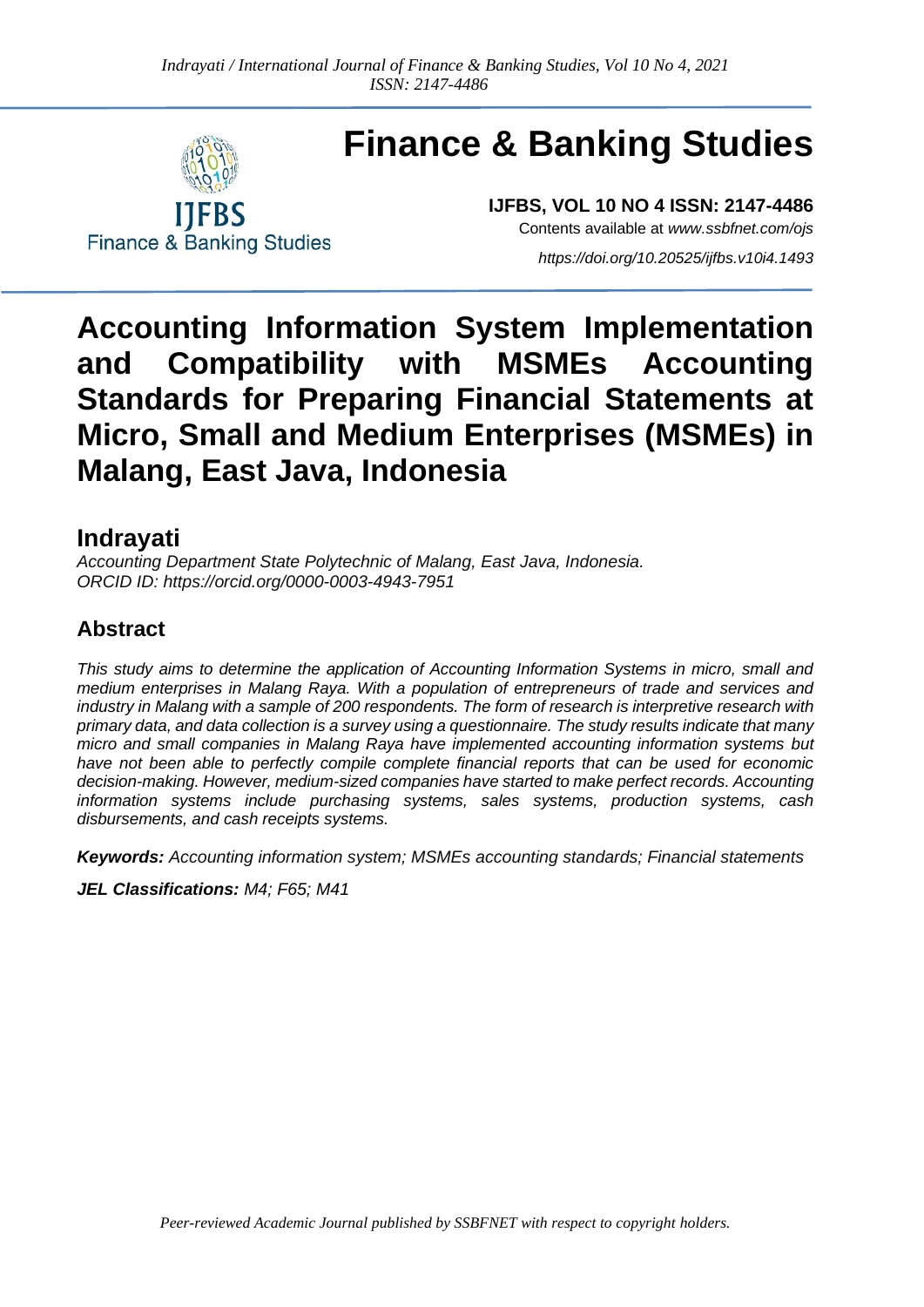### **Introduction**

There are cases of violations and violations and theft of business property because a good accounting reporting system has not been implemented so that reports can be trusted. In addition, many micros, small and medium enterprises have not been able to develop because of the lack of accounting and accountability for the financial transactions.

In companies, a report is something that should be made every period. In addition to assessing company performance, financial reports finance is also a form of corporate responsibility while controlling owner resources. According to (Suwardjono 2013), financial statements are a means of communication and a form of commitment between companies and owners or other parties generated through system accountancy. Thus, an accounting system following the activities is needed to produce financial reports as its users require. Based on the activities carried out, the company is categorized into trading, service, and manufactured companies. In the three types, there are differences in the cycle the accounting. The difference is that trading companies only carry out activities relating to the receipt and issuance of merchandise. While on service company, the company only conducts transactions related to service delivery. In contrast to trading and service companies, company manufacturers carry out production activities which will then be handed over to the customer. Thus, the accounting cycle for this type of company is more complicated than trading and service companies.

Manufacturing companies generally have three main activities: production, sales/marketing, and administrative (Suwardjono, 2013). Each work unit carries out these activities. However, not close the possibility for the company to add work units as needed. Thus, this leads to more records and reports generated by the company. The main difference between a trading company and manufacturing is in the inventory account, i.e., there is an inventory of raw material and consumables, consumables, work-in-process inventory, and finished goods inventory in manufacturing companies (Suwardjono, 2013). However, the inventory item on the statement of financial position is generally the total of total stock owned by the company. Accounting information systems are needed when making decisions. Therefore, it is necessary to design a suitable method to manage and control finances appropriately and efficiently. Inlinelarge, the design includes three main activities: analyzing documents and proof of transactions used by the company, classifying and recording documents and evidence of transactions according to the group, and summarizing previously registered information into financial statements (Suwardjono, 2013). If the company's actions are still inappropriate in designing an accounting information system, it will be challenging to make decisions. In addition, the data processed by the company be of less quality.

Every entity with a business process must have a financial report to find out its assets and liabilities. The business process is a series of well-organized and interrelated activities and tasks performed by humans, computers, or machines so that it can help to achieve a goal (Romney, 2016). However, many entities still do not have a sound accounting information system. MSMEs are proven to have encouraged and stimulated sustainable national economic growth. Data from the Ministry of Cooperatives and Small and Medium Enterprises (Kemenkop and SMEs) in 2017 shows that 97% of employment is provided by MSMEs, thus contributing significantly to reducing unemployment in Indonesia. Seeing this vital role, support from all parties is needed to develop and realize advanced, independent, and modern MSMEs. Based on the description above, it is necessary to examine the application of accounting information systems and conformity with EMKM accounting standards to prepare financial reports for SMEs in Malang Raya, Indonesia.

#### **Formulation of the question**

How to apply an accounting information system following SAK EMKM in making financial reports to improve and develop UKMK?

#### **Research objective**

By applying an accounting information system following SAK MSMEs to prepare financial reports, it can improve and develop MSME businesses.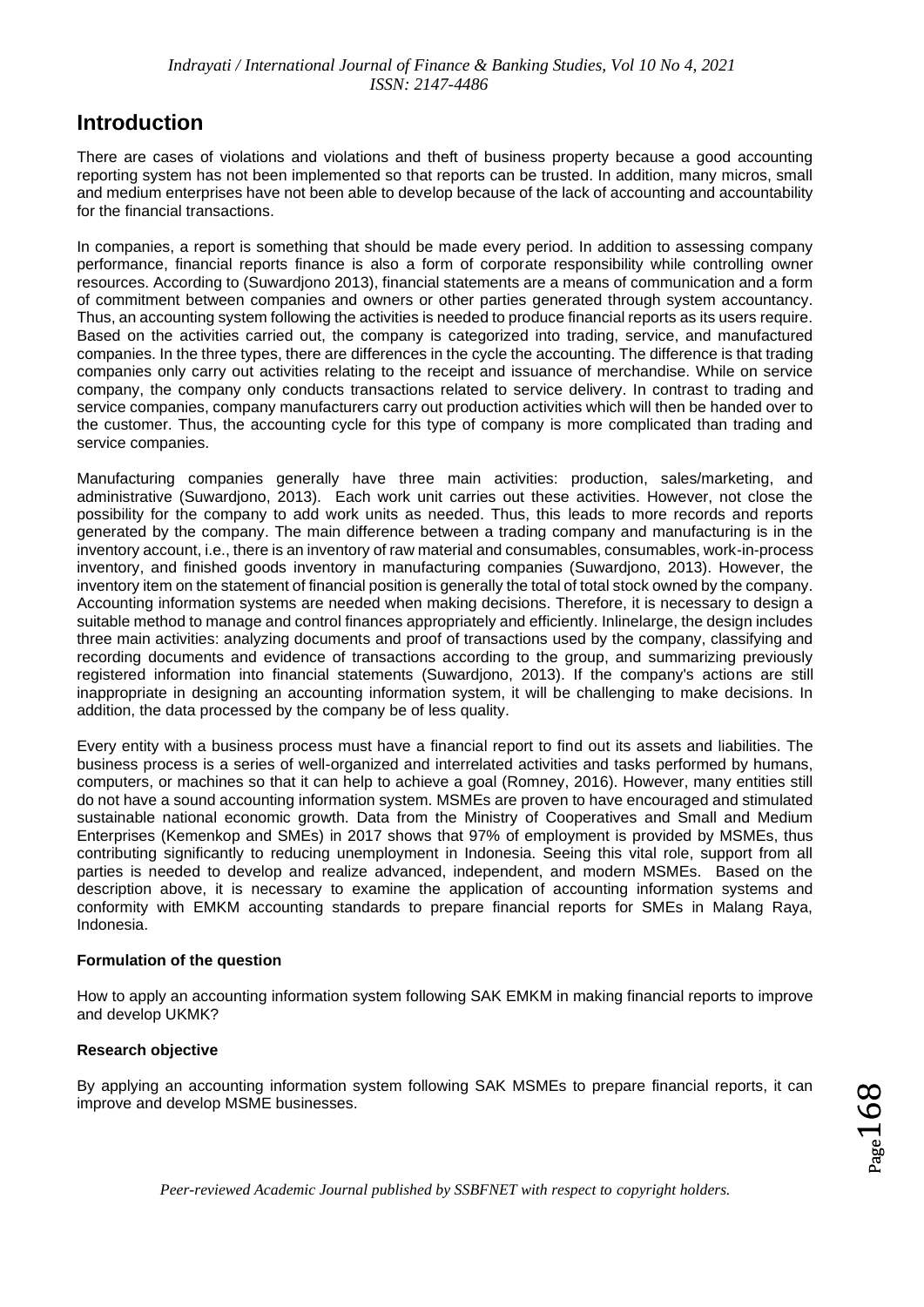### **Literature Review**

An accounting information system is a series of procedures, forms, records (journals, ledgers, subsidiary ledgers), and coordinated reports to provide the financial information needed by management to facilitate company management (Romney, 2016). The accounting information system for a business entity consists of: purchase accounting system (purchase requisition procedure, price quote procedure, purchase order procedure, goods receipt procedure, purchase payable and distribution approach), sales accounting system (sales order procedure, credit approval procedure, goods delivery procedure, billing procedure, accounts receivable recording procedure, sales distribution, cash). The accounting system is a series of operations, parts, forms, records, financial reports, and tools for processing financial transactions into reports, especially financial statements (Romney, 2016). Making an accounting system is intended to make financial reports properly and perfectly. Likewise, in making an accounting system, it must also contain elements of an internal control system to secure company assets, be thorough in recording and reporting accounting data and be efficient and effective.

Financial statements result from an accounting process that provides a company's financial information that is useful for interested parties in making economic decisions (Budiutomo, 2017; Devi, 2017). Financial Statements consist of five types: Profit/Loss Statements, Balance Sheets, Changes in Capital, Cash Flows, and Notes to Financial Statements (Baridwan, 2004). The entity's statement of financial position includes the following items: a) Cash and cash equivalents, b) Receivables, c) Inventories, d) Fixed assets, e) Accounts payable, f) Bank loans g) Equity. An entity's income statement includes the following items: a) Revenue, b) Finance expense c) Tax expense. The notes to the financial statements contain a) A statement that the financial statements have been prepared following SAK EMKM b) Summary of accounting policies c) Additional information and details of certain items that explain important and material transactions so that it is helpful for users to understand the financial statements ( Fatimah, 2017; Devani, 2017; Aribawa, 2016; Ma'rifatul, 2012; Padamandari, 2017; Sitorus, 2016; Nur Diana, 2018; Djuwito, 2017; Fransiskusdemien, 2017; Husein, 2008; IAI, 2016; Ganjar, 2012; Hidayaturrohman, 2016; Kartikahadi, 2012; Warsadi, 2017; Ray, 2011; Abdul, 2011; Irsyad, 2017; Sri, 2017; Musyarofah, 2013; Kurnianto, 2012; Ismadewi, 2017; Suhartati,2012; Siregar, 2012; Mahmud, 2016; Tulus, 2011).

The purpose of financial statements is to provide information on an entity's financial position and performance that is useful to many users in making economic decisions by anyone who is not in a place to request specific financial statements to meet their information needs. These users include resource providers to entities, such as creditors and investors. In fulfilling its objectives, financial statements also show management's accountability for the resources entrusted to it (Tulus, 2012).

The purpose of financial statements in general, according to (Baridwan 2004): 1) To provide information to parties in need about the condition of a company from the point of view of numbers in monetary units. 2) Provide valuable information to business and economic decision-makers by existing and professional investors, creditors, management, governments, and other users. 3) Provide information regarding the financial position, performance, and changes in the financial position of an enterprise that is useful for a large number of users in making economic decisions. 4) Provide information about the financial position, performance of changes in equity, cash flow, and other information.

The preparation of Financial Statements based on SAK EMKM provides information on the entity's financial position consisting of information about the entity's assets, liabilities, and equity on a specific date. The elements are defined as follows according to (IAI 2016):

- a. Assets are resources controlled by the entity due to past events and from which future economic benefits are expected to flow to the entity.
- b. Liabilities are present obligations of the entity arising from past events, the settlement of which results in an outflow from the entity of resources embodying economic benefits.
- c. Equity is the residual interest in the entity's assets after deducting all of its liabilities. The entity's performance information consists of income and expenses during the reporting period and is presented in the income statement.
	- (1) Income is an increase in economic benefits during the reporting period in the form of cash inflows, an increase in assets, or a decrease in liabilities resulting in an increase in equity that does not come from contributions from investors.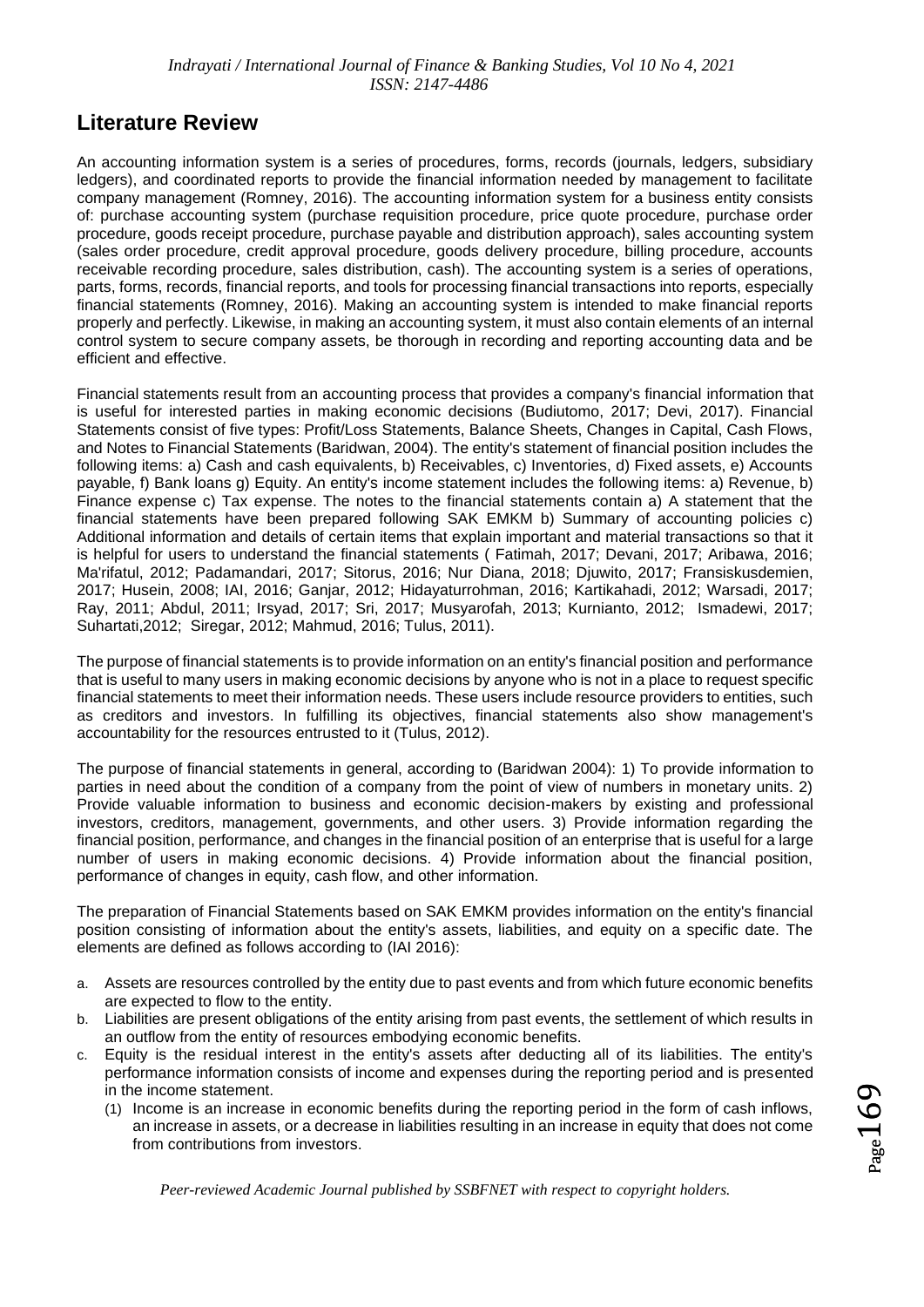(2) Expenses decrease economic benefits during the reporting period in the form of cash outflows or decreases in assets or increases in liabilities resulting in a decrease in equity that is not attributable to distributions to investors.

The basis for measuring the elements of financial statements in SAK EMKM is historical cost. The historical price of an asset is the amount of cash or cash equivalents paid to acquire the asset at the time of acquisition. The historical cost is the amount of cash or cash equivalents received or the amount expected to be paid to meet the liability in the ordinary course of business.

#### **Contribution of research**

With the application of an accounting information system following SAK MSMEs, good financial reports can be prepared to improve performance and develop MSME businesses.

### **Methods and Data**

This type of research is interpretive with primary data sources, from questionnaires distributed to micro, small and medium entrepreneurs. This research is on entrepreneurs in Malang Raya with a sample of 250 entrepreneurs consisting of service, trade, and industrial businesses. The form of data is primary data by sending questionnaires to entrepreneurs in Malang Raya. Then it is documented and described in the form of tables, with a response rate of 80% so that the questionnaire collected as many as 200 respondents.

### **Results**

The results of the survey were divided into three groups, namely micro-enterprises with 160 respondents (70%), small enterprises with 35 respondents (17.5%), and medium enterprises with five respondents (2.5%). Based on the type of business, it is divided into service and trade businesses as many as 195 respondents (97.5%) and industrial firms as many as five respondents (2.5%). The education level of respondents is divided into the range of elementary 10%, junior high school 20%, senior high school 30%, diploma or undergraduate or bachelor 40%. Age respondents between 20-30 years as many as 25 respondents (12.5%), 30-40 years as many as 50 respondents (25%), 40-50 years as many as 115 respondents (57.5%) over 50 years as many as ten respondents (5 %). There are 120 respondents (60%) male and 80 female respondents (40%). According to the answers to the questionnaire, the application of accounting information systems in micro, small and medium enterprises can be identified in the picture below.

An accounting information system that is reflected in the credit sales cycle has been created by the company, which includes sales order forms, invoices, accounting records such as sales journals, sales, and accounts receivable ledgers, and sales and accounts receivable subsidiary ledgers as well as daily sales reports and monthly sales reports. The results of the questionnaire answers from micro, small and medium enterprises are shown in the table below:

#### **Application of accounting information systems in the sales cycle**



**Figure 1:** EMKM Sales Cycle

Application of the sales system in micro, small and medium enterprises in the city of Malang with respondents' answers for micro-enterprises 150 entrepreneurs have implemented the procedure sales, small businesses  $_{\rm{age}}$ 17 $0$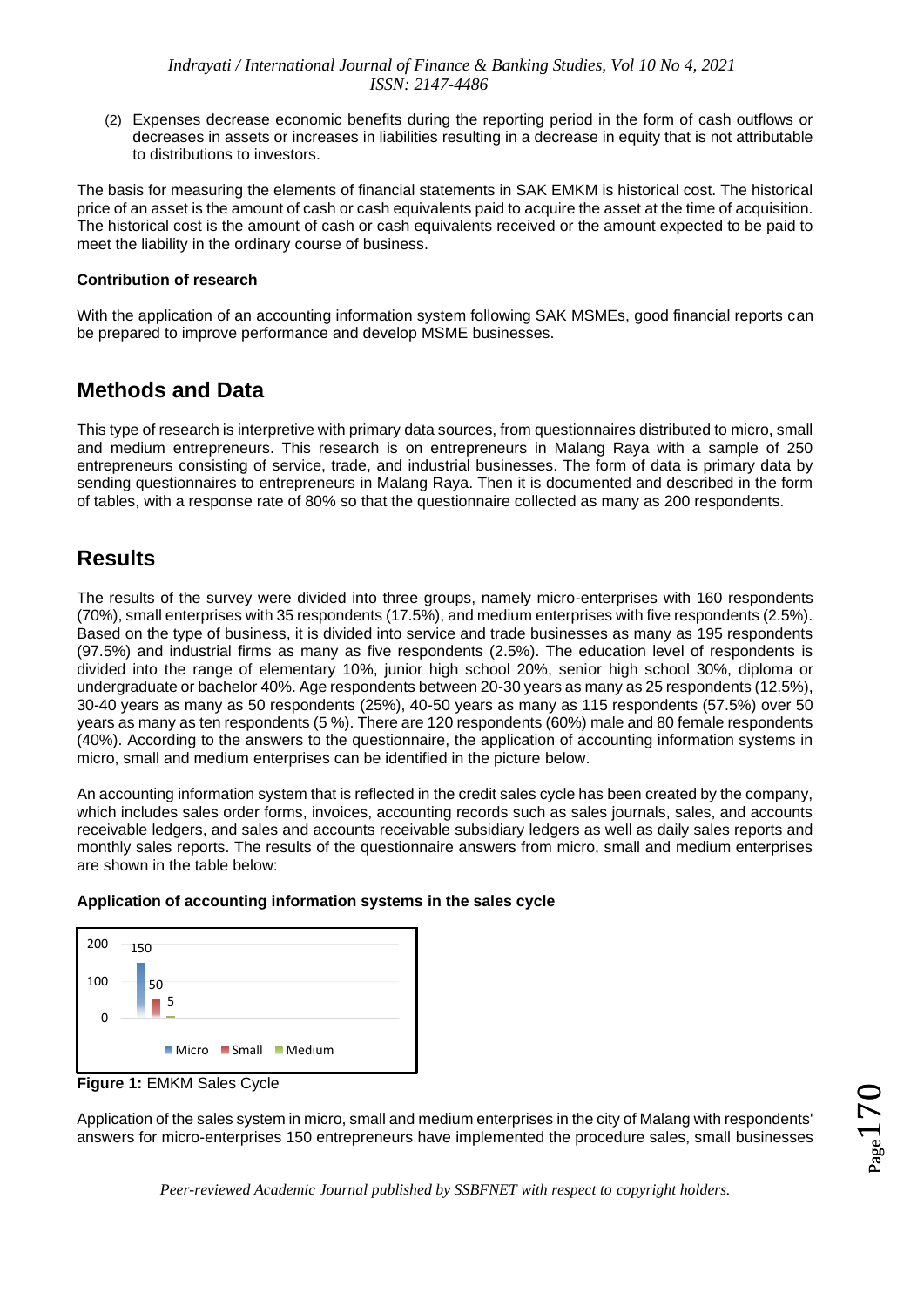50 entrepreneurs and five medium businesses have implemented procedures or sales cycle following EMKM standards to be able to make financial reports well.

An accounting information system reflected in the credit purchase cycle has been created by the company, which includes a purchase request form, a price quote request letter, a purchase order letter, a cash-out receipt letter, and accounting records and reports. The answers to the questionnaire from micro, small and medium enterprises are shown in the table below.



**Application of accounting information systems in the purchasing cycle**

**Figure 2:** EMKM Purchasing Cycle

Application of the purchasing system in micro, small and medium enterprises in the city of Malang with respondents' answers for micro-enterprises 150 entrepreneurs have implemented purchase procedures, small businesses 60 entrepreneurs and medium enterprises five entrepreneurs have implemented procedures or purchasing cycles that are following EMKM standards to be able to make good financial reports.

The accounting information system in the cash receipts cycle has made notes on cash receipts and reports on cash receipts. The results of the questionnaire answers from micro, small and medium enterprises are shown in the table below:

#### **Application of accounting information system in cash receipt cycle**



**Figure 3:** Cash Receipts Cycle

Application of cash receipts system in micro, small and medium enterprises in Malang with respondents' answers for micro-enterprises 150 entrepreneurs have implemented cash receipts procedures, small businesses 65 entrepreneurs and medium enterprises five entrepreneurs have implemented procedures or cash receipt cycles following EMKM standards to be able to make good financial reports.

The accounting information system in the cash disbursement cycle has made cash disbursements records and cash disbursements reports. The results of the questionnaire answers from micro, small and medium enterprises are shown in the table below: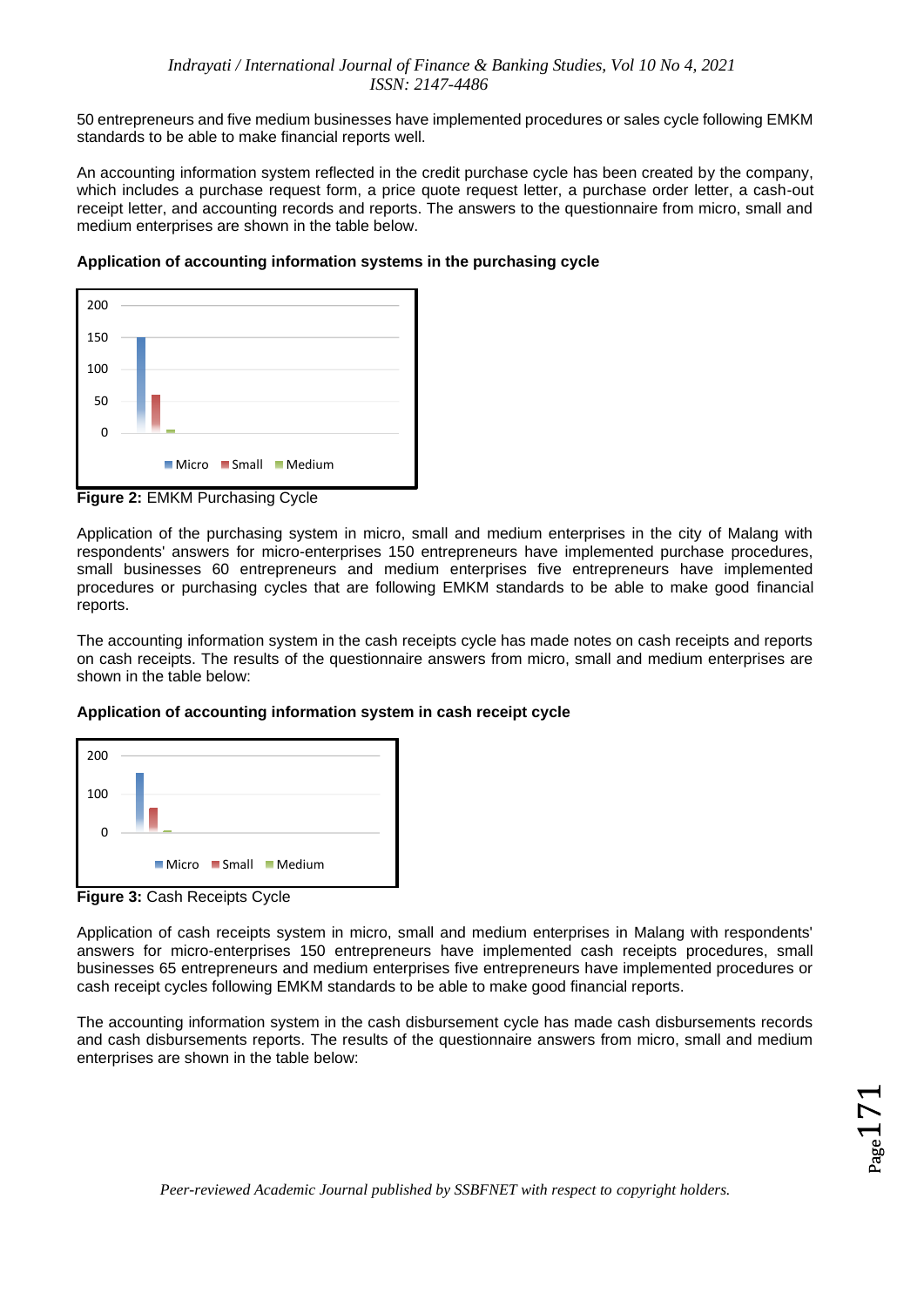#### **Application of accounting information systems in the cash disbursement cycle**



**Figure 4:** Cash Disbursement Cycle

Application of the cash disbursement system in micro, small and medium enterprises in the city of Malang with respondents' answers for micro-enterprises 150 entrepreneurs have implemented cash disbursement procedures, 60 small businesses and medium enterprises five entrepreneurs have implemented procedures or cash disbursement cycles following standards EMKM to be able to make good financial reports.

In applying EMKM standards, micro, small and medium enterprises have not all made financial reports. Micro and small businesses still make small records such as cash receipts and cash disbursements. However, it has not reported all assets, debt, and equity in the balance sheet and revenues and expenses in the income statement. However, most medium-sized companies have made reports according to the EMKM standard, including income statements, statements of changes in equity, statements of financial position, statements of cash flows, and notes to financial statements. In asset reporting, micro, small and medium enterprises have followed the EMKM standard, as answered in the following questionnaire:

#### **Reporting of assets in the Balance Sheet**



**Figure 5:** Asset Reporting

In reporting the micro assets, small businesses have made small notes about their assets, but they have not made a report on the financial position or balance sheet every year to know how much their assets total. For medium-sized businesses, information on financial position has been prepared to show the state of assets, liabilities, and equity at the end of the accounting period. For example, in reporting debts arising from purchase transactions on credit, micro, small and medium-sized companies have followed the EMKM standard, as answered in the following questionnaire:

#### **Reporting Debt in the Balance Sheet**



**Figure 6:** Debt Reporting

 $_{\rm Page}$ 172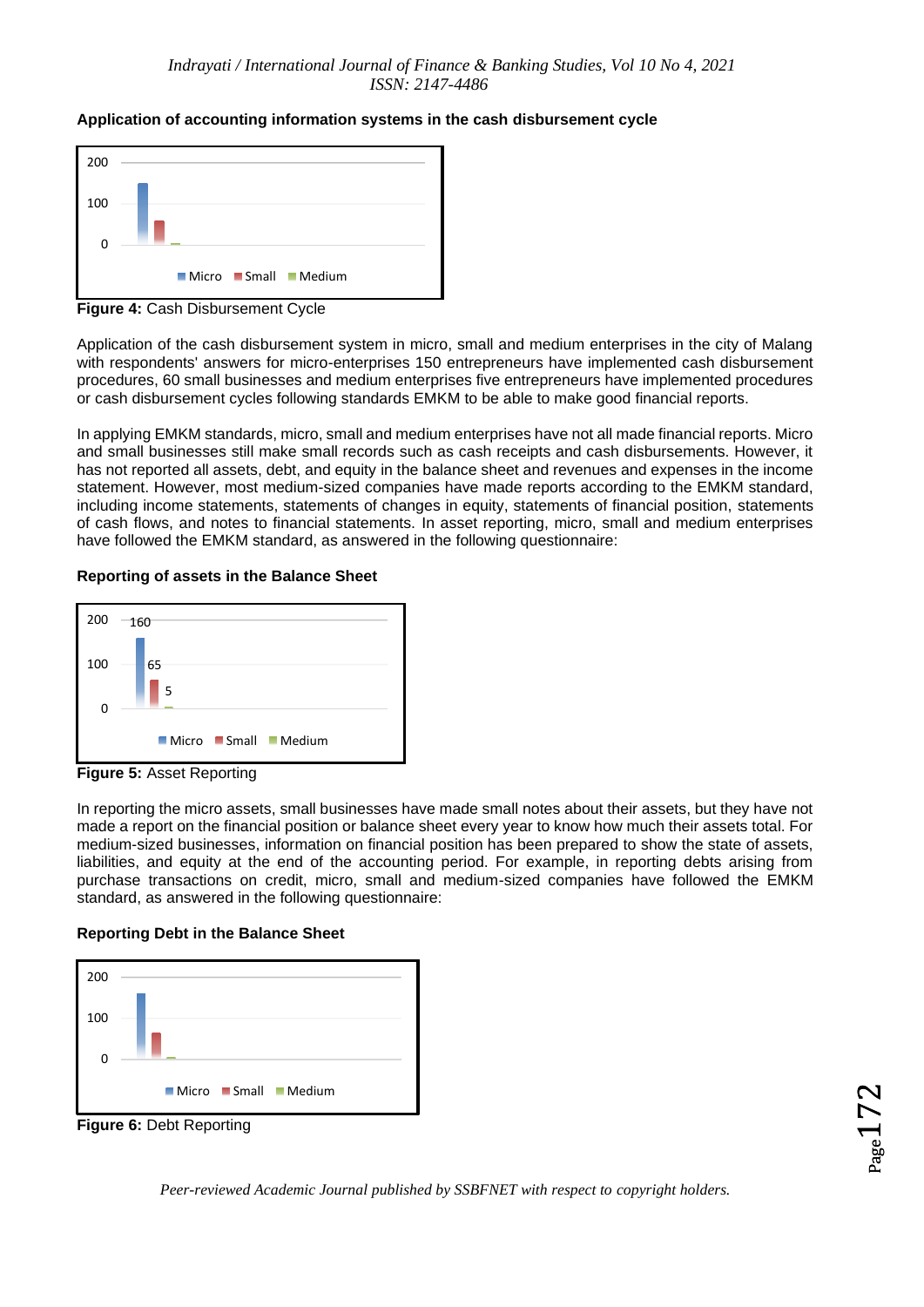Micro, small businesses have small records to know when the debt will be paid off or due, but they do not make financial reports that show all assets, debt, and equity at the end of each accounting period. Financial statements have been prepared to show their financial position for medium-sized businesses at the end of the accounting period. In reporting equity, micro, small and medium enterprises have followed the EMKM standard, as answered in the following questionnaire:

#### **Reporting Equity in the Balance Sheet**



**Figure 7:** Reporting Equity

Micro and small enterprises' equity does not report the equity amount at the end of each accounting period. Still, medium enterprises already have a record of financial position at the end of each accounting period. For example, in reporting income arising from cash and credit sales transactions from the settlement of receivables, micro, small and medium enterprises have followed the EMKM standard, as answered in the following questionnaire:

#### **Income Reporting in Profit and Loss**



**Figure 8:** Income Report

Micro and small businesses only have a report on the amount of money received in the cash box at the cashier. Do not make reports on the number of sales or revenue received. In reporting costs arising from purchase transactions and other expenditures, micro, small and medium enterprises have followed the EMKM standard, as answered in the following questionnaire:

#### **Reporting Expense/Cost in Profit and Loss**



**Figure 9:** Expense Reporting

For reporting expenses incurred, they only have payment receipts. Still, no reports are made on all costs incurred in the profit/loss statement. Still, medium-sized businesses have produced reports on all expenses incurred in the income statement for the accounting period. The form of the company mentioned above, based on the answers to the questionnaire, is as shown in the following table:

 $_{\rm Page}$ 173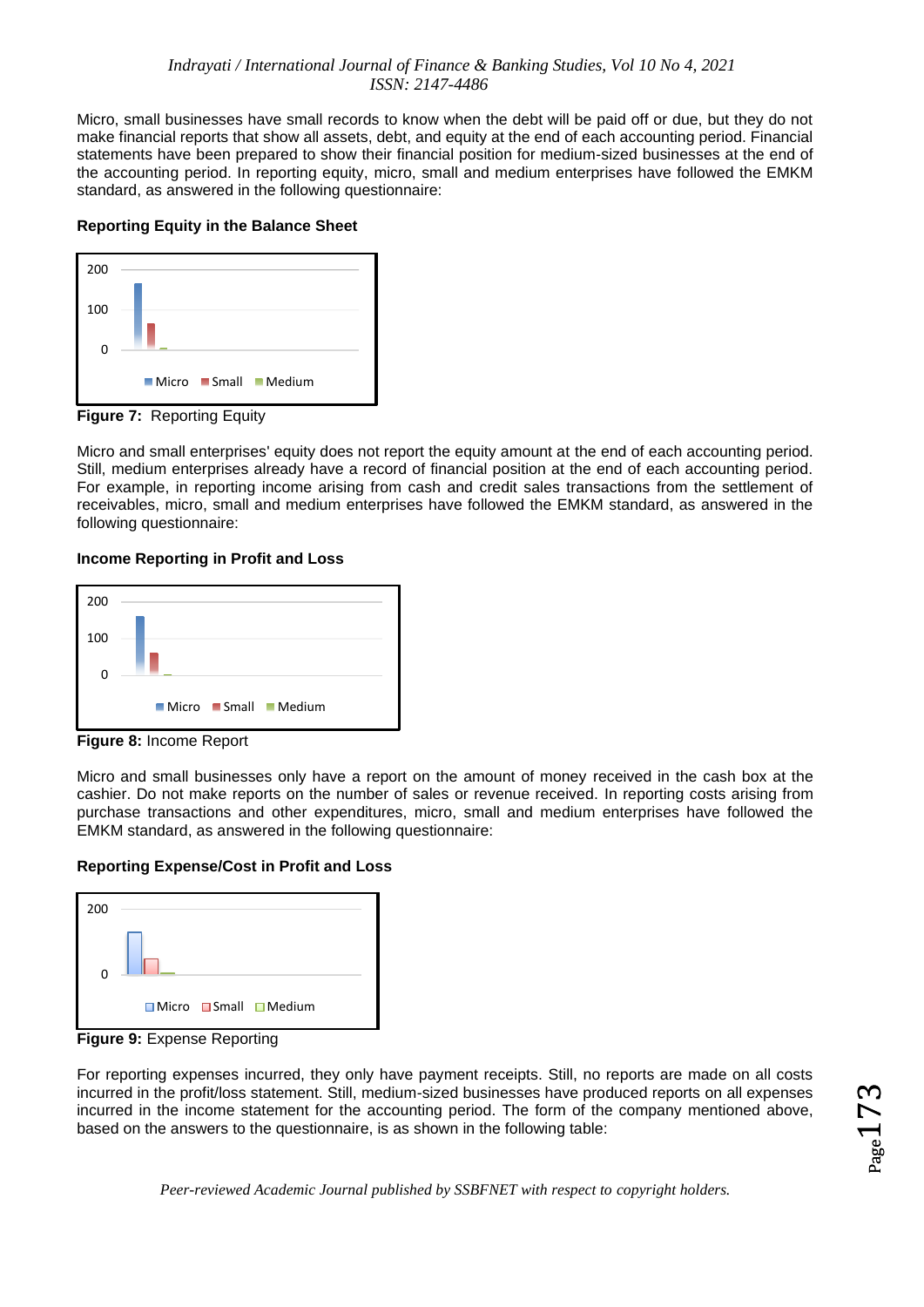

**Figure 10:** Types of Business

The type of business studied here consists of 95 business suits, 100 trading businesses, and five industrial businesses in Malang.

# **Discussions**

In applying accounting information systems for micro, small and medium enterprises in Malang with 200 entrepreneurs as research samples, most of the micro, small and medium enterprises already have an accounting information system consisting of simple accounting records. However, micro and small businesses have not made formal financial reports following SAK EMKM, which consists of comprehensive income/loss statements, statements of financial position, cash flow, and notes to financial statements. So that each accounting period they can find out the development of their business, for example about the profit earned, the increase in equity owned. As for medium-sized companies, most of them have made a good accounting information system to produce financial reports correctly and reliably. The results of this study indicate that many small and medium-sized businesses have made accounting records according to the rules of SAK MSMEs so that mainly medium-sized businesses can make financial reports well. However, many have not implemented accounting information systems for micro-enterprises, so they cannot make financial reports well.

# **Conclusion**

The study results show that micro and small businesses have not yet made complete records such as proof of transactions, journals, ledgers, and reports to create good financial statements for each accounting period to know the development of their business. In addition, most medium-sized companies have implemented good accounting systems and procedures to create and trust reliable financial reports by parties outside the business entity, such as the tax office, creditors, and investors. For future research, it is better to discuss the application of accounting information systems with variable indicators of the use of information technology on the quality of accounting information.

# **References**

- Almujad, S and Budiutomo, s. (2017) 'The Effect of ETAP-Based Accounting on the Quality of MSME Financial Reports,' Journal of Accounting and Financial Research, 5(1), pp. 1541-1550.
- Anna, Yane Devi. (2011). Analysis of the Application of Accounting and Financial Reports in Small and Medium Enterprises. T-shirt Industry Center in West Java. National Seminar on "Strengthening MSMEs as Indonesia's Leading Economic Sector." Telkom Institute of Management (IMT). Bandung.
- Ari Nurul Fatimah. (2017). Analysis of the Application of Five Small Businesses in the Implementation of SAK EMKM in Purworejo Regency. E-Jurnal. Gajahmada University.
- Aribawa, D. (2016) 'The effect of financial literacy on the performance and sustainability of MSMEs in Central Java,' Journal of Business Strategy, 20(1), p. 1–13. DOI: 10.20885/jsb.vol20.iss1.art1.
- Auliyah, Iim Ma'rifatul. (2012). Application of Accounting Based on SAK ETAP at UKM Kampung Batik in Sidoarjo. Scientific articles. Perbanas School of Economics, Surabaya.
- Ayu Marsa Devany. (2017). Benefit Analysis of Accounting Information Systems That Can Generate Financial Reports Based on Micro, Small, and Medium Entities Financial Accounting Standards (SAK EMKM) in SMEs with Small Turnover (Case Study on ARA SMEs). Scientific Journals. Brawijaya University. Vol.6 No.1
- *Peer-reviewed Academic Journal published by SSBFNET with respect to copyright holders.* Baridwan, Zaki, (2004), Intermediate Accounting, 8th Eidisi, Faculty of Economics UGM, Yogyakarta.